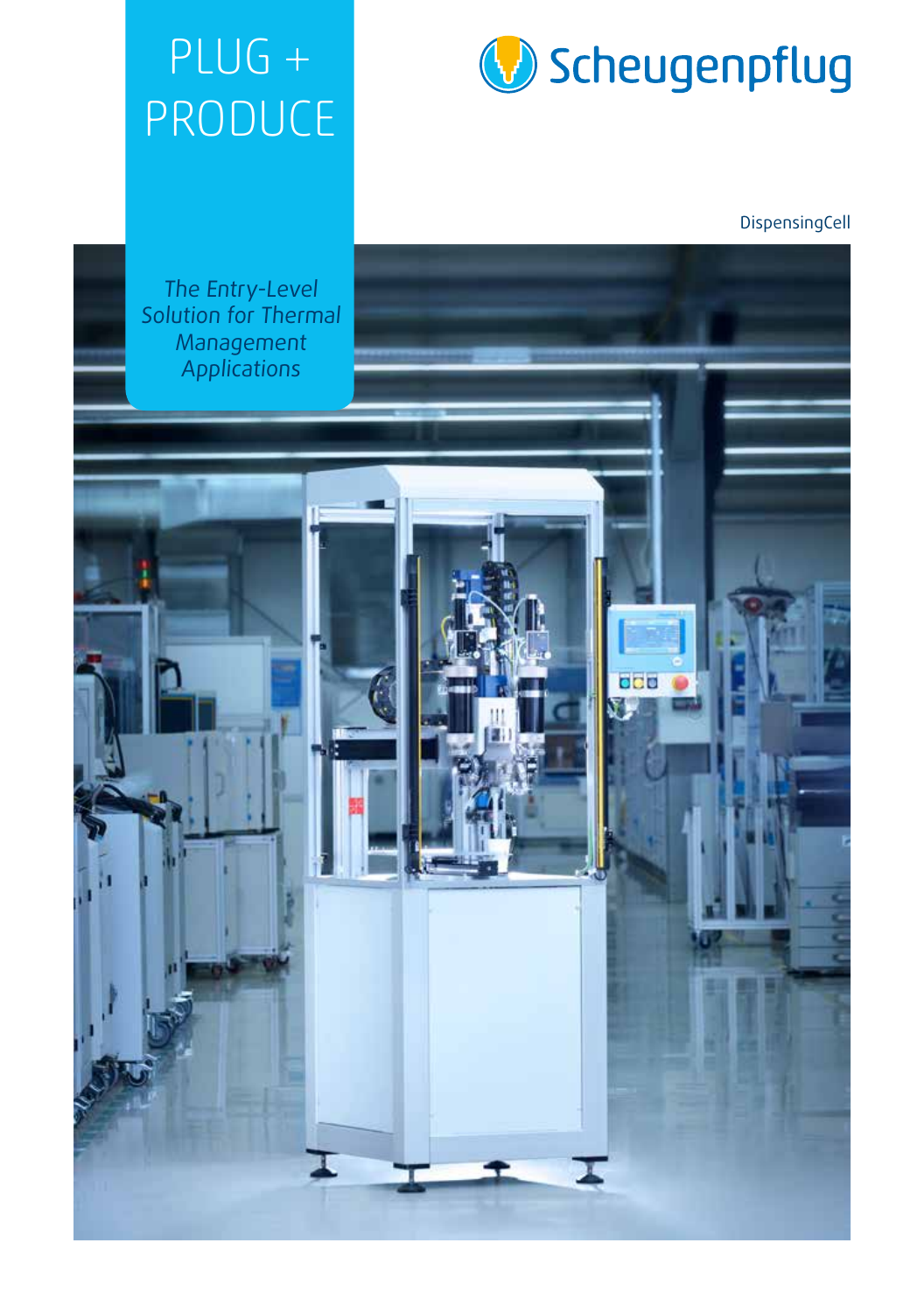### PLUG + PRODUCE

- Preconfigured complete package for highly filled, abrasive materials
- Fast start of production
- Unrivaled service life
- Short delivery times

# **DispensingCell** The Entry-Level Solution for Thermal Management Applications

### A compact dispensing system consisting of powerful single components

Smaller assemblies, more efficiency and higher performance: With this ongoing trend, solutions for effective thermal management grow more and more important. Especially liquid thermally conductive materials offer many possibilities in this regard. Due to their special properties, however, the use of high-quality and well-developed dispensing technology is imperative.

A lengthy and planning-intensive procurement process for that purpose is no longer necessary, though. With the new Scheugenpflug DispensingCell, a complete solution especially developed for thermal management applications, you receive a fully preconfigured and parameterized system for your task. The system is specially adjusted to tested and approved thermally conductive media by renowned material manufacturers.

The DispensingCell includes the proven Dos P016 TCA which has been optimized for thermally conductive materials, the cartridge expulsion unit A90 C with filling level monitoring as well as a 3-axis-system and a light curtain. The single components can be precisely matched to the dispensing medium used, the demanded performance and the required dispensing range. Thus, the system offers the necessary flexibility. Additionally, users profit from short delivery times and small investments – all the while retaining the usual high quality of Scheugenpflug.



| <b>DispensingCell</b>                                                              |                                                                                                |                  |                             |
|------------------------------------------------------------------------------------|------------------------------------------------------------------------------------------------|------------------|-----------------------------|
| Dimensions (W $\times$ D $\times$ H) [mm]                                          | 650 x 710 x 2130                                                                               | 750 x 850 x 2130 | 850 x 1050 x 2130           |
| Max. traversing range $(X \times Y \times Z)$<br>[mm]                              | $290 \times 300 \times 300$                                                                    | 390 x 400 x 300  | $490 \times 500 \times 300$ |
| Dispensing range $(X \times Y \times Z)$ [mm]<br>without workpiece and mixing tube | 220 x 300 x 170                                                                                | 320 x 400 x 170  | 420 x 500 x 170             |
| Compatible models of the<br>material feeding unit A90 C                            | Euro (310 ml; 1/10 gallon), Semco 6 oz (170 ml),<br>Semco 12 oz (340 ml), Semco 20 oz (610 ml) |                  |                             |

#### **Dispensers**

|                                   | Dos P016 TCA 1C                                                | Dos P016 TCA 2C                          |  |
|-----------------------------------|----------------------------------------------------------------|------------------------------------------|--|
| Dispensing quantity per shot [ml] | $0.06 - 0.95; 0.11 - 1.7; 0.42 - 7; 1 - 15$                    | $0.45 - 3; 1.2 - 12$                     |  |
| Dispensing speed [ml/s]           | max. 1.6 $(2.8 \text{ q/cm}^3, 125 \text{ Pa} \cdot \text{s})$ | max. 1.5 (3 $q/cm^3$ , 220 Pa $\cdot$ s) |  |